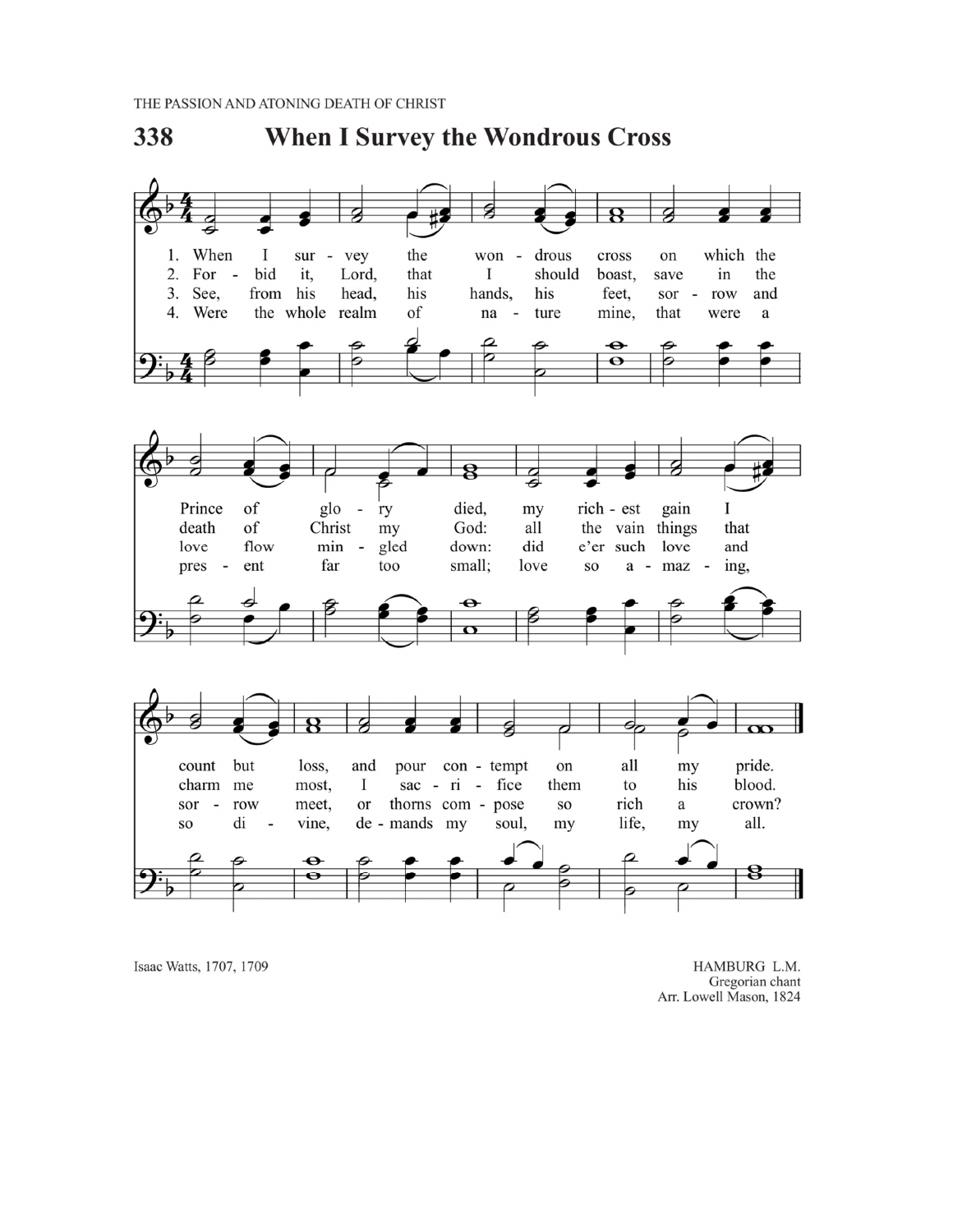## In Christ Alone

## Stuart Townend

In Christ alone my hope is found, He is my light, my strength, my song This Cornerstone, this solid Ground Firm through the fiercest drought and storm. What heights of love, what depths of peace When fears are stilled, when strivings cease My Comforter, my All in All Here in the love of Christ I stand.

In Christ alone! - who took on flesh, Fullness of God in helpless babe. This gift of love and righteousness, Scorned by the ones He came to save Till on that cross as Jesus died, The wrath of God was satisfied For every sin on Him was laid Here in the death of Christ I live.

There in the ground His body lay, Light of the world by darkness slain: Then bursting forth in glorious day Up from the grave He rose again And as He stands in victory Sin's curse has lost its grip on me, For I am His and He is mine Bought with the precious blood of Christ

No guilt in life, no fear in death, This is the power of Christ in me From life's first cry to final breath, Jesus commands my destiny No power of hell, no scheme of man, Can ever pluck me from His hand Till He returns or calls me home Here in the power of Christ I'll stand.

> Source: LyricFind Songwriters: Keith Getty / Stuart Townend In Christ Alone lyrics © Capitol Christian Music Group